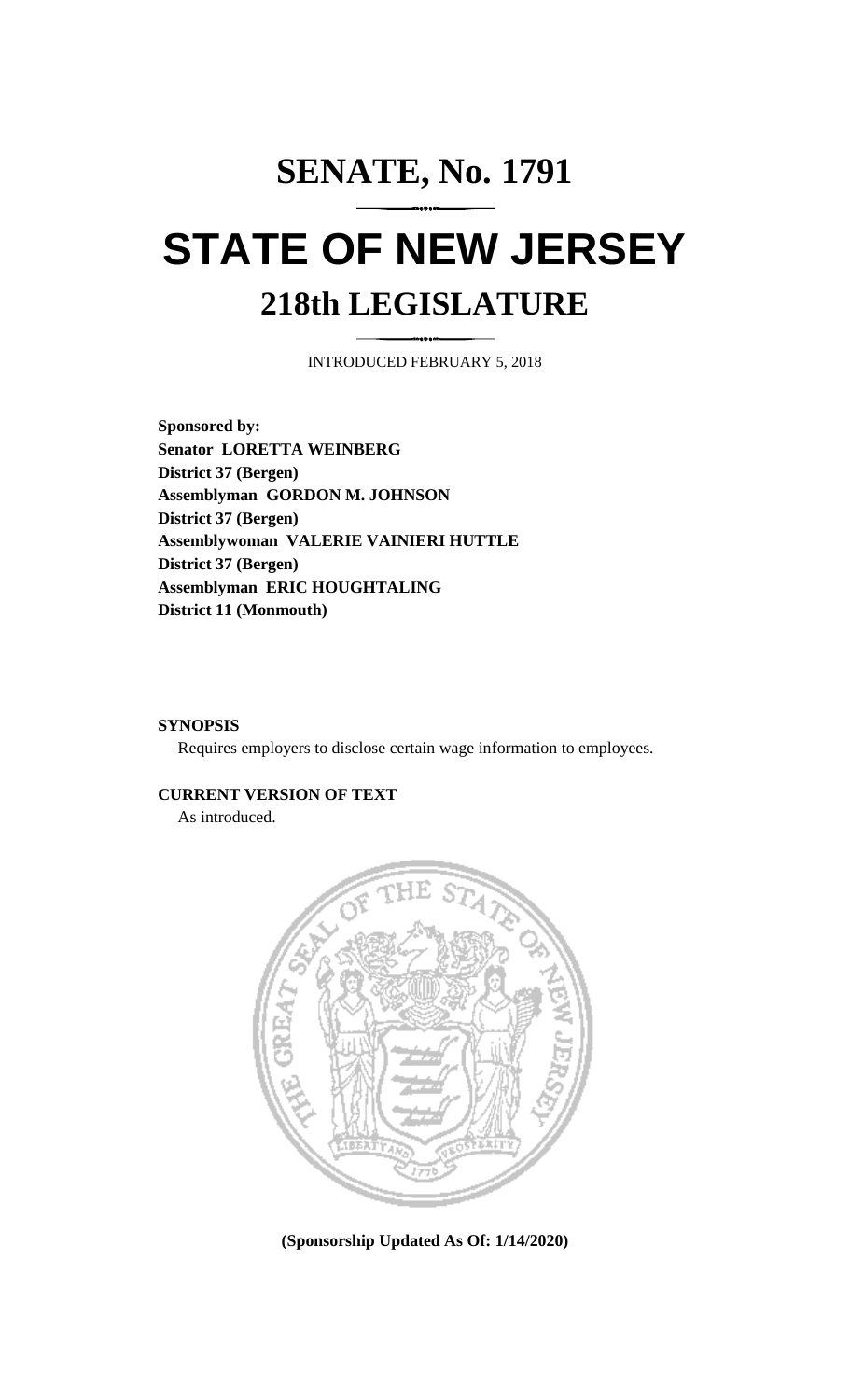**AN ACT** requiring the disclosure of certain wage information to employees and amending P.L.1965, c.173. **BE IT ENACTED** *by the Senate and General Assembly of the State of New Jersey:* 1. Section 6 of P.L.1965, c.173 (C.34:11-4.6) is amended to read as follows: 6. Every employer shall: a. Notify his employees at the time of hiring, of the rate of pay, and of the regular payday designated by the employer in accordance with section 2 of **[**this act**]** P.L.1965, c.173 (C.34:11-4.2). b. Notify his employees of any changes in the pay rates or pay days prior to the time of such changes. c. Furnish each employee with a statement of deductions made from his wages in accordance with section 4 of **[**this act**]** P.L.1965, c.173 (C.34:11-4.4) for each pay period **[**such**]** those deductions are 18 made. Every employer with 10 or more employees, including public employers, shall include in that statement: 20 (1) the employee's gross wages; 21 (2) the employee's net wages; 22 (3) the employee's rate of pay; and (4) if relevant to the wage calculation, the number of hours worked by the employee during the pay period. 25 An employer may provide the statement required pursuant to this section electronically, unless the employee requests that the statement be provided in a paper format. As used in this subsection, "public employers" means the State 29 of New Jersey, or the several counties and municipalities thereof, or any other political subdivision of the State, or a school district, or any special district, or any authority, commission, or board, or any branch or agency of the public service. d. Keep posted in a place accessible to his employees an abstract of **[**this act**]** P.L.1965, c.173 (C.34:11-4.1 et seq.) furnished by the commissioner, and e. Make such records as to the persons employed by him, including wage and hour records and preserve such records for such periods of time, as the commissioner shall prescribe by regulation as necessary or appropriate for the enforcement of the provisions of **[**this act**]** P.L.1965, c.173 (C.34:11-4.1 et seq.), provided that records of the number of hours worked shall not be required as to any person employed in a bona fide executive, administrative or professional capacity or in the capacity of outside salesman 18 years of age or older where the wages of such person or persons are

**EXPLANATION – Matter enclosed in bold-faced brackets [thus] in the above bill is not enacted and is intended to be omitted in the law.**

**Matter underlined thus is new matter.**